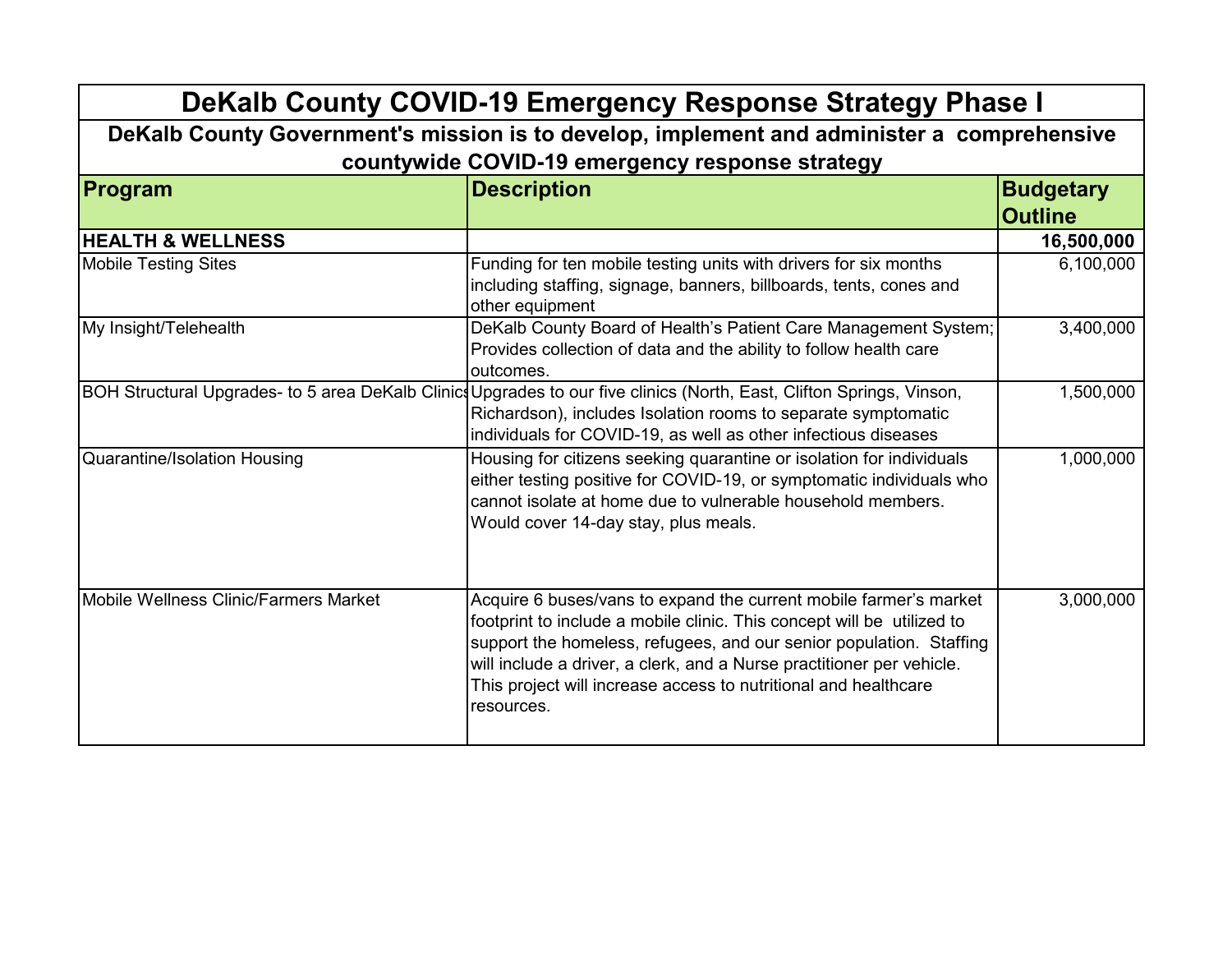| <b>MENTAL HEALTH</b>                     |                                                                                                              | <b>TBD</b> |
|------------------------------------------|--------------------------------------------------------------------------------------------------------------|------------|
| <b>PREVENTION AND EDUCATION</b>          |                                                                                                              |            |
|                                          |                                                                                                              |            |
|                                          | Chronic Disease Prevention and Management Prod Establish a program to support residents who have one or more | 1,250,000  |
|                                          | chronic conditions such as asthma and other lung diseases, heart                                             |            |
|                                          | disease, diabetes, obesity, kidney disease, hypertension and cancer,                                         |            |
|                                          | providing intensive case management and support through the                                                  |            |
|                                          | telehealth network mentioned above                                                                           |            |
|                                          |                                                                                                              |            |
| Education & Information Campaign         | A focused prevention and education stretegy that will enhance                                                | 250,000    |
|                                          | DeKalb's COVID-19 response. The multilingual campaign will be                                                |            |
|                                          | designed to inform a wide range of demographics across the county.                                           |            |
|                                          | The strategy will include;                                                                                   |            |
|                                          | multimedia advertising, distribution of COVID-19 CARE Kits, nutrition                                        |            |
|                                          | training etc.                                                                                                |            |
|                                          |                                                                                                              |            |
| <b>PUBLIC SAFETY</b>                     |                                                                                                              | 25,000,000 |
| Front line Pay                           | Front-line pay reimbursement                                                                                 | 17,000,000 |
| Personal Protective Equipment (PPE)      | PPE for all employees through Dec. 31, 2020                                                                  | 4,500,000  |
| <b>Strategic Stockpile</b>               | 8 weeks of PPE for all employees                                                                             | 2,500,000  |
| <b>Facilities Retrofit</b>               | Facilities retrofitting to address new reopening guidelines and                                              | 1,000,000  |
|                                          | requirements                                                                                                 |            |
|                                          |                                                                                                              |            |
| <b>FOOD INSECURITY</b>                   |                                                                                                              | 3,000,000  |
| Atlanta Food Bank                        | Mitigating food insecurity for economically disadvatged children and                                         | <b>TBD</b> |
|                                          | families                                                                                                     |            |
| <b>Georgia Grown Growers Association</b> | <b>TBD</b>                                                                                                   | <b>TBD</b> |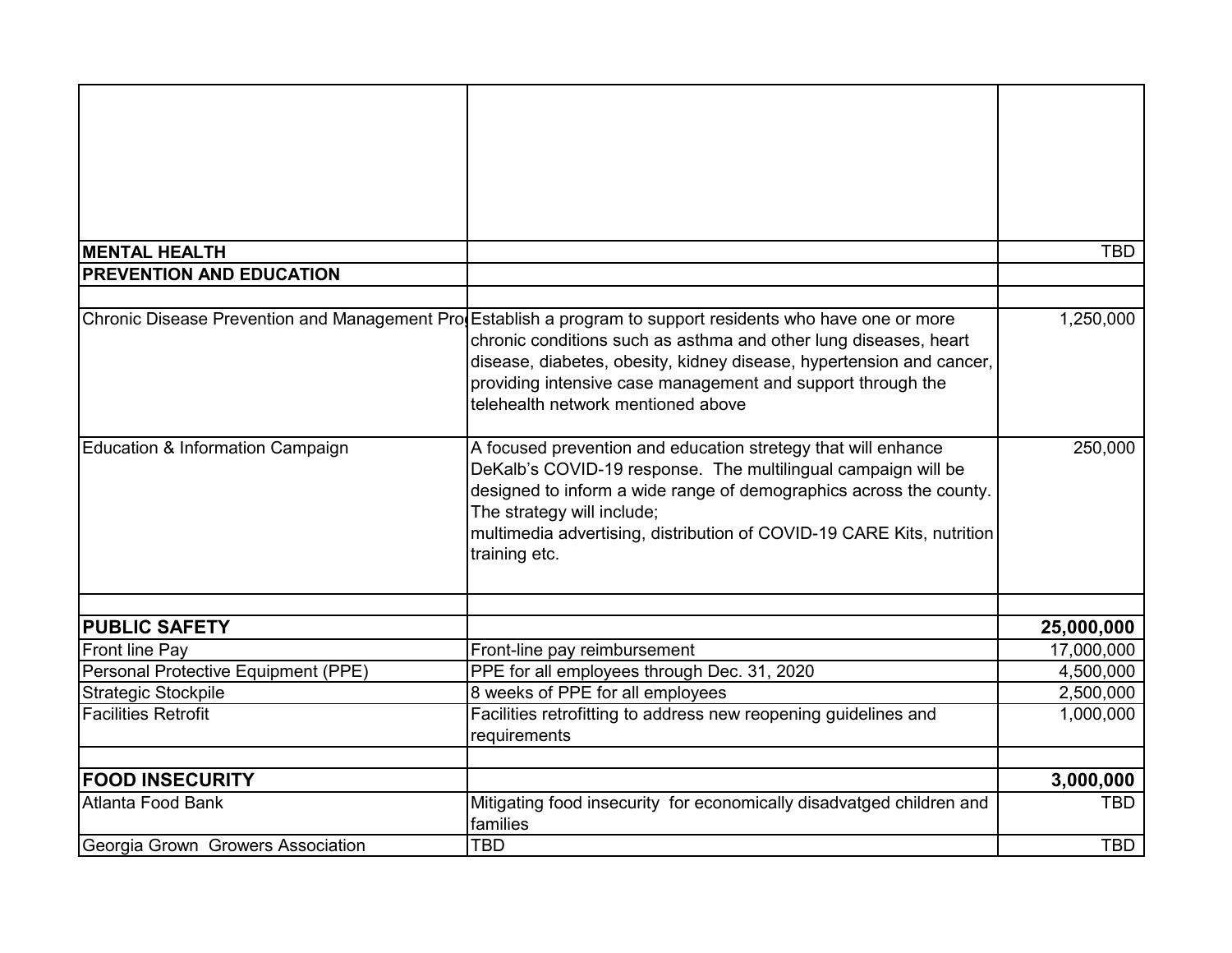| <b>Department of Family &amp; Children Services (DFACS)</b> |                                                                                                                                                                                                                                                                                                    | 275,000    |
|-------------------------------------------------------------|----------------------------------------------------------------------------------------------------------------------------------------------------------------------------------------------------------------------------------------------------------------------------------------------------|------------|
| <b>General Assistance Program</b>                           | Supports the increase in demand on the General Assistance<br>Program                                                                                                                                                                                                                               | 275,000    |
| <b>WORKSOURCE DEVELOPMENT</b>                               |                                                                                                                                                                                                                                                                                                    | 1,600,000  |
| <b>Dislocated Worker</b>                                    | Indirect financial support, training and job search assistance for<br>unemployed and underemployed individuals                                                                                                                                                                                     | 1,000,000  |
| DeKalb Virtual Career Academy                               | Partnership with DeKalb County Schools District and Piedmont<br><b>Technical College</b><br>Teacher facilitated career development and academic intruction with<br>finanancial benefits to over 800 participating students                                                                         | 600,000    |
| <b>SMALL BUSINESS LOAN PROGRAM</b>                          | DeKalb will partner with a FDIC insured local financial institution to<br>service a Small Business Loan Program.                                                                                                                                                                                   | 10,000,000 |
|                                                             |                                                                                                                                                                                                                                                                                                    |            |
| <b>SENIOR ASSISTANCE</b>                                    | DeKalb County has served 29,000 meals to seniors to date specific<br>to COVID-19 with no impact to the General Fund due to a donation<br>of \$144,000 from the United Way of Greater Atlanta. The anticipated<br>cost to maintain this level of service for the remainder of 2020 is<br>\$792,000. | 792,000    |
|                                                             | We also anticipate receiving from the ARC conrgregate meals,<br>Home delivered meals totaling over \$350,000.                                                                                                                                                                                      |            |
| YOUTH SERVICES                                              |                                                                                                                                                                                                                                                                                                    | 300,000    |
| Parks and Recreation - Virtual Summer Camp                  | Virtual Summer Camp for 1000 students includes meal service                                                                                                                                                                                                                                        | 300,000    |
| <b>GRANTS TO NOT FOR PROFITS (TBD)</b>                      | Provide support for non-profits agencies adversely effected by<br>COVID-19                                                                                                                                                                                                                         | <b>TBD</b> |
|                                                             |                                                                                                                                                                                                                                                                                                    |            |